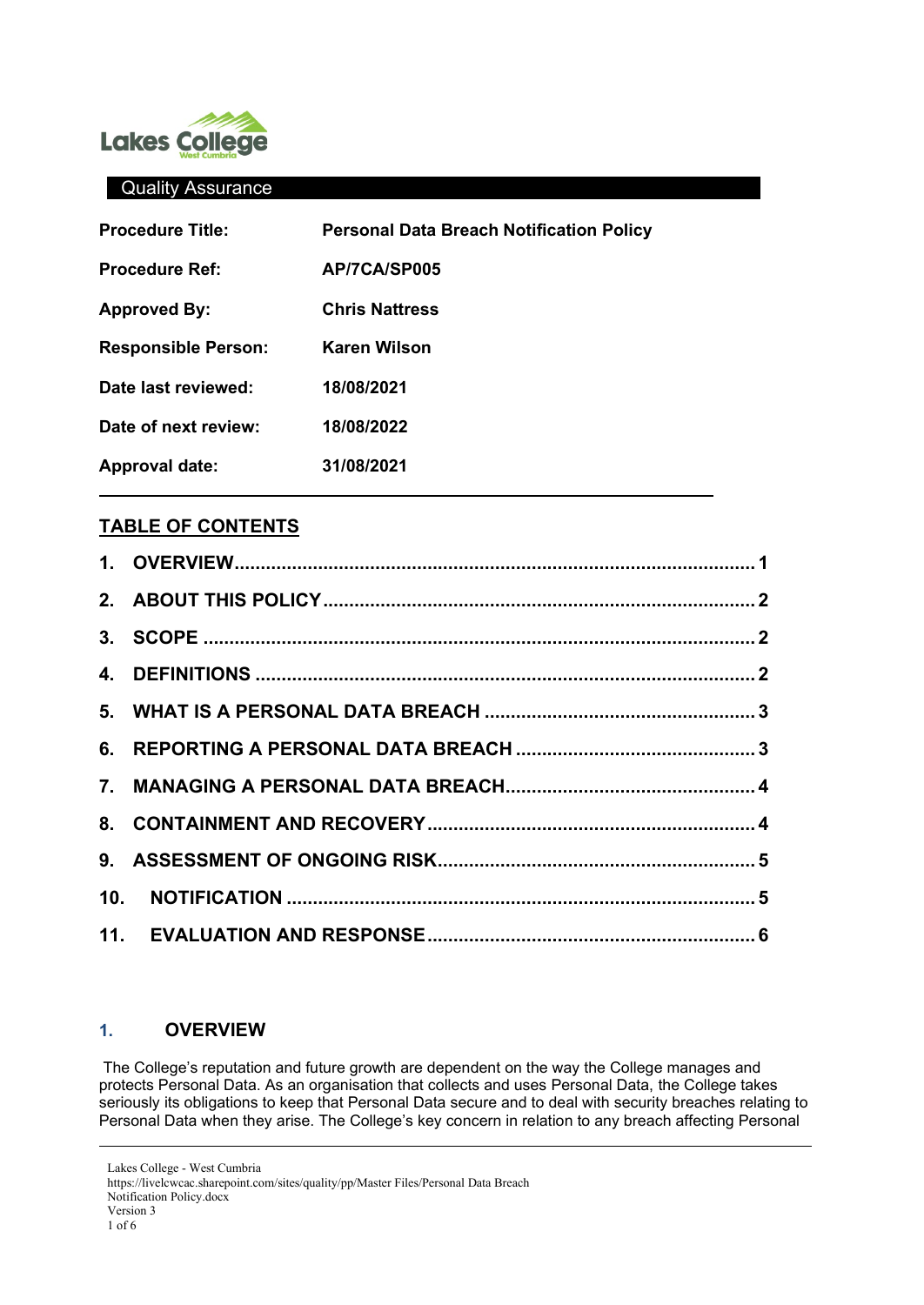Data is to contain the breach and take appropriate action to minimise, as far as possible, any adverse impact on any individual affected. The College has therefore implemented this Policy to ensure all College Personnel are aware of what a Personal Data reach is and how they should deal with it if it arises.

College Personnel will receive a copy of this Policy when they start and may receive periodic revisions of this Policy. This Policy does not form part of any College Personnel's contract of employment and the College reserves the right to change this Policy at any time. All College Personnel are obliged to comply with this Policy at all times.

<span id="page-1-0"></span>You are advised that any breach of this policy will be treated seriously and may result in disciplinary action being taken against you.

# **2. ABOUT THIS POLICY**

This Policy explains how the College complies with its obligations to recognise and deal with Personal Data breaches and (where necessary) to notify the ICO and the affected individuals. The College has a corresponding Data Breach Notification Procedure and Data Breach Register that set out how the College deals with and records Personal Data breaches.

# <span id="page-1-1"></span>**3. SCOPE**

This Policy applies to all College Personnel who collect and/or use Personal Data relating to individuals.

<span id="page-1-2"></span>It applies to all Personal Data stored electronically, in paper form, or otherwise.

## **4. DEFINITIONS**

- 4.1. **College** Lakes College West Cumbria
- 4.2. **College Personnel** Any College employee or contractor who has been authorised to access any of the College's Personal Data and will include employees, consultants, contractors, and temporary personnel hired to work on behalf of the College.
- 4.3. **Data Protection Laws**  The General Data Protection Regulation (Regulation (EU) 2016/679) and all applicable laws relating to the collection and use of Personal Data and privacy and any applicable codes of practice issued by a regulator including in the UK, the Data Protection Act 2018.
- 4.4. **Data Protection Officer** The Data Protection Officer is Karen Wilson, and can be contacted at: 01946 552677 karenw@lcwc.ac.uk.
- 4.5. **ICO** the Information Commissioner's Office, the UK's data protection regulator.
- 4.6. **Personal Data** any information about an individual which identifies them or allows them to be identified in conjunction with other information that is held. Personal data is defined very broadly and covers both ordinary personal data from personal contact details and business contact details to special categories of personal data such as trade union membership, genetic data and religious beliefs. It also covers information that allows an individual to be identified indirectly for example an identification number, location data or an online identifier.
- 4.7. **Special Categories of Personal Data -** Personal Data that reveals a person's racial or ethnic origin, political opinions, religious or philosophical beliefs, trade union membership, genetic data (i.e. information about their inherited or acquired genetic characteristics), biometric data (i.e. information about their physical, physiological or behavioural characteristics such as facial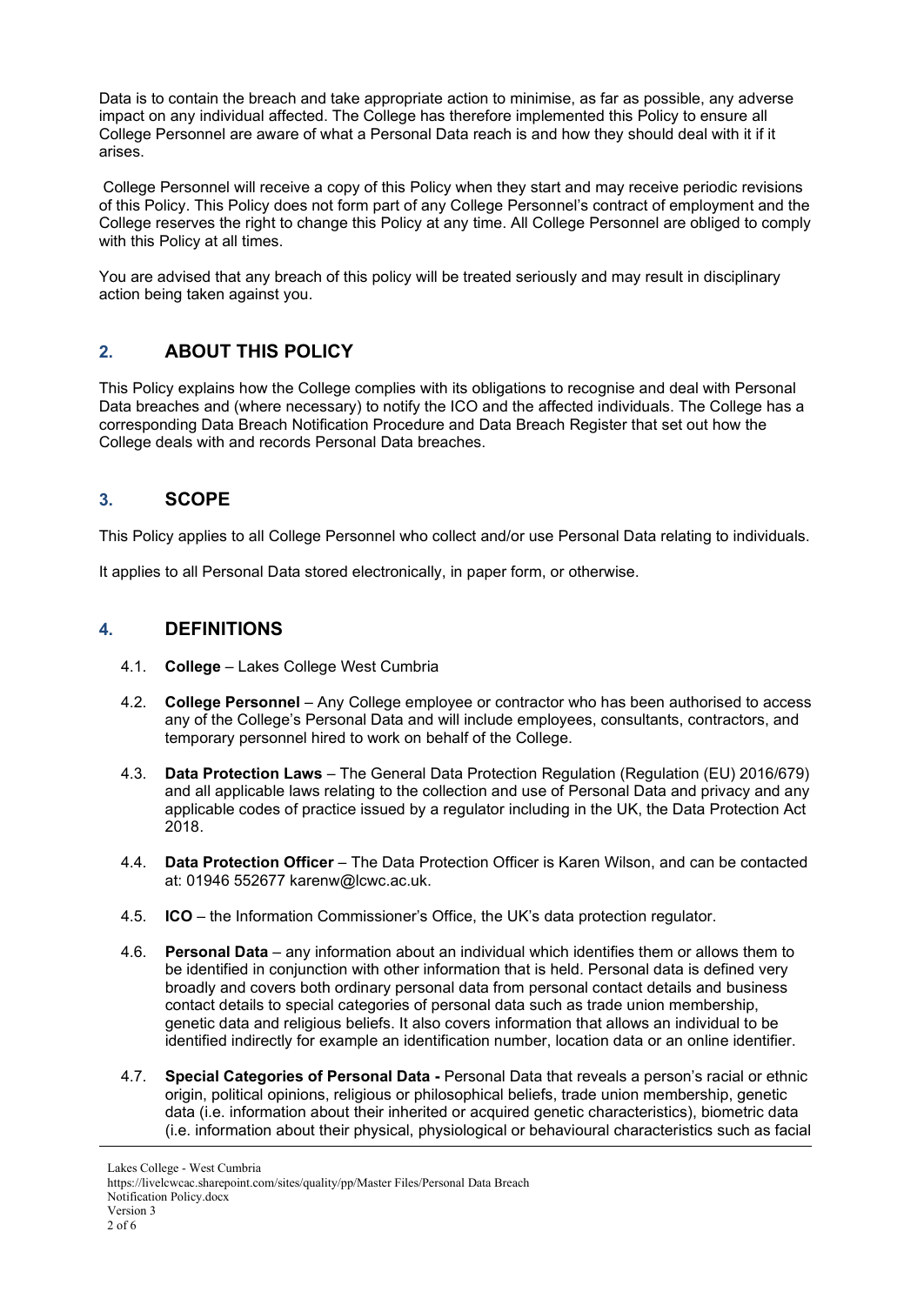images and fingerprints), physical or mental health, sexual life or sexual orientation and criminal record.

### <span id="page-2-0"></span>**5. WHAT IS A PERSONAL DATA BREACH?**

- 5.1. The College takes information security very seriously and the College has security measures against unlawful or unauthorised processing of Personal Data and against the accidental loss of, or damage to, Personal Data. The College has in place procedures and technologies to maintain the security of all Personal Data from the point of collection to the point of destruction.
- 5.2. Personal Data breach is defined very broadly and is effectively any failure to keep Personal Data secure, which leads to the accidental or unlawful loss (including loss of access to). destruction, alteration or unauthorised disclosure of Personal Data. Whilst most Personal Data breaches happen as a result of action taken by a third party, they can also occur as a result of something someone internal does.
- 5.3. A Personal Data breach could include any of the following:
	- 5.3.1. loss or theft of Personal Data or equipment that stores Personal Data;
	- 5.3.2. loss or theft of Personal Data or equipment that stores the College's Personal Data from a College supplier;
	- 5.3.3. inappropriate access controls meaning unauthorised College Personnel can access Personal Data;
	- 5.3.4. any other unauthorised use of or access to Personal Data;
	- 5.3.5. deleting Personal Data in error;
	- 5.3.6. human error (which could be as simple as putting a letter in the wrong envelope or leaving a phone or laptop containing Personal Data on a train);
	- 5.3.7. hacking attack;
	- 5.3.8. infection by ransom ware or any other intrusion on our systems/network;
	- 5.3.9. 'blagging' offences where information is obtained by deceiving the organisation who holds it; or
	- 5.3.10. destruction or damage to the integrity or accuracy of Personal Data.
- 5.4. A Personal Data breach can also include:
	- 5.4.1. equipment or system failure that causes Personal Data to be temporarily unavailable;
	- 5.4.2. unforeseen circumstances such as a fire, flood or power failure that causes Personal Data to be temporarily unavailable;
	- 5.4.3. inability to restore access to Personal Data, either on a temporary or permanent basis; or
	- 5.4.4. loss of a decryption key where Personal Data has been encrypted because this means the College cannot restore access to the Personal Data.

https://livelcwcac.sharepoint.com/sites/quality/pp/Master Files/Personal Data Breach Notification Policy.docx Version 3

Lakes College - West Cumbria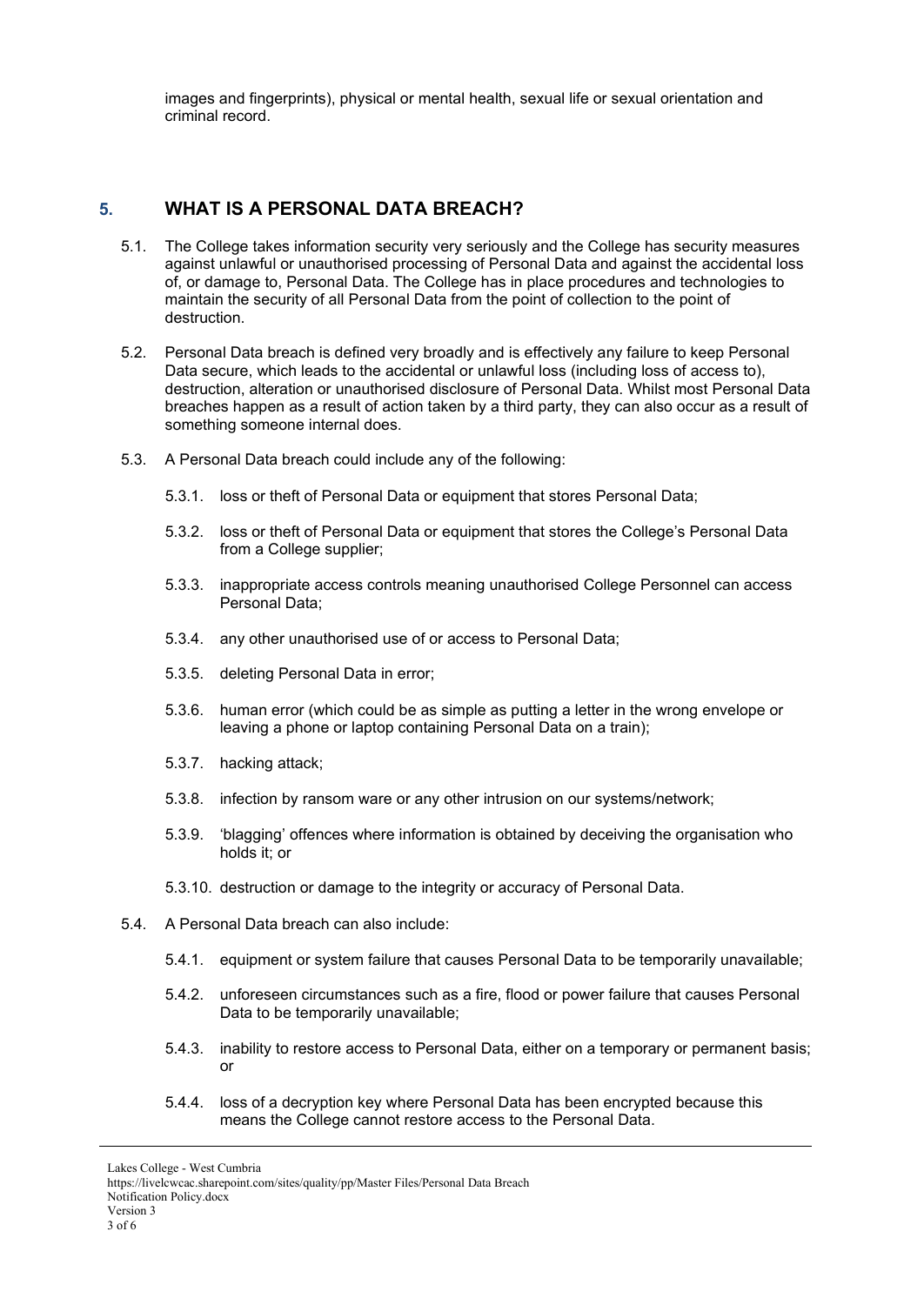# <span id="page-3-0"></span>**6. REPORTING A PERSONAL DATA BREACH**

- 6.3. College Personnel must immediately notify any Personal Data breach to the Data Protection Officer or Executive Support, no matter how big or small and whether or not College Personnel think a breach has occurred or is likely to occur. This allows the College to contain the breach as soon as possible and to consider a recovery plan to minimise any risk of damage to the individuals affected and to the College.
- 6.4. If College Personnel discover a Personal Data breach outside working hours, College Personnel must notify it to the College's Data Protection Officer or Executive Support as soon as possible.
- 6.5. College Personnel may be notified by a third party (e.g. a supplier that processes Personal Data on the College's behalf) that they have had a breach that affects College Personal Data. College Personnel must notify this breach to the College's Data Protection Officer or Executive Support and the College's Data Breach Notification Procedure shall apply to the breach.

# <span id="page-3-1"></span>**7. MANAGING A PERSONAL DATA BREACH**

- 7.3. There are four elements to managing a Personal Data breach or a potential one and this Policy considers each of these elements:
	- 7.3.1. Containment and recovery
	- 7.3.2. Assessment of on-going risk
	- 7.3.3. Notification
	- 7.3.4. Evaluation and response
- 7.4. At all stages of this Policy, the Data Protection Officer and managers will consider whether to seek external legal advice.

# <span id="page-3-2"></span>**8. CONTAINMENT AND RECOVERY**

- 8.3. An initial assessment of the impact of the Personal Data breach will be carried out by the Data Protection Officer in consultation with appropriately qualified staff in relation the nature of the breach.
- 8.4. If the Personal Data breach is unlikely to result in a risk to the rights and freedoms of the individuals affected then it will be added to the College's Data Breach Register and no further action will be taken.
- 8.5. If the Personal Data breach may impact on the rights and freedoms of the individuals affected then the College will put together and implement a bespoke Personal Data breach plan to address the breach concerned in accordance with the College's Data Breach Notification Procedure. This will include consideration of:
	- 8.5.1. whether there are any other people within the College who should be informed of the breach, such as IT team members, to ensure that the breach is contained;
	- 8.5.2. what steps can be taken to contain the breach, recover the loss of any Personal Data or to prevent damage being caused; and

https://livelcwcac.sharepoint.com/sites/quality/pp/Master Files/Personal Data Breach Notification Policy.docx Version 3

Lakes College - West Cumbria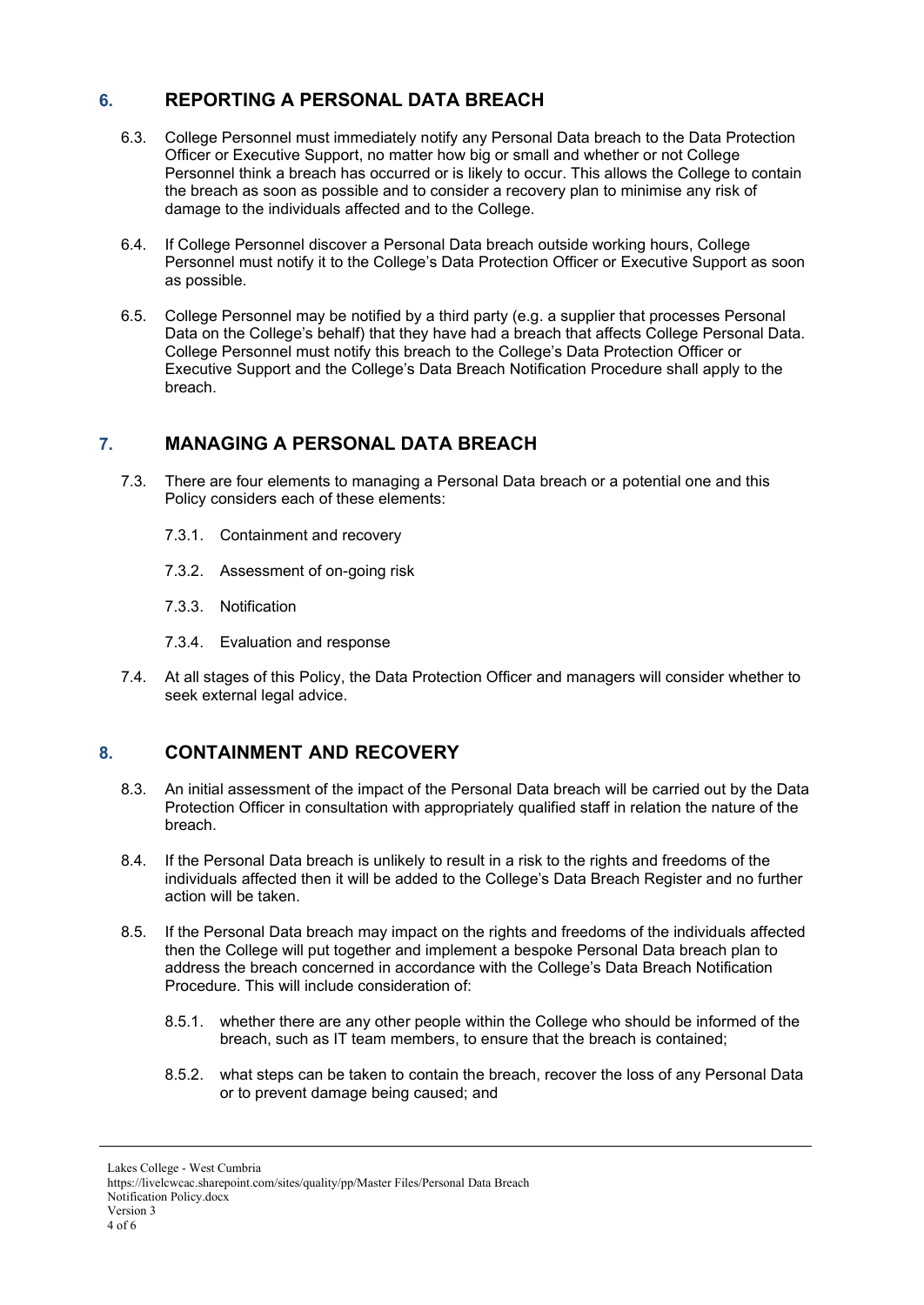- 8.5.3. whether it is necessary to contact other third parties such as students, parents, banks, the ICO or the police particularly in the case of stolen Personal Data. All notifications shall be made by the Data Protection Officer.
- 8.6. All actions taken in relation to a Personal Data breach will be in accordance with the Data Breach Notification Procedure which is maintained and administered by the Data Protection **Officer**
- 8.7. The Data Protection Officer is responsible for ensuring that the Data Breach Register is updated.

## <span id="page-4-0"></span>**9. ASSESSMENT OF ONGOING RISK**

As part of the College's response to a Personal Data breach, once the breach has been contained the College will consider the on-going risks to the College and to any other party caused by the breach and what remedial action can be taken to minimise the impact of the breach. This will be undertaken in accordance with the College's Data Breach Notification Procedure.

#### <span id="page-4-1"></span>**10. NOTIFICATION**

- 10.3. Under Data Protection Laws, the College *may* have to notify the ICO and also possibly the individuals affected about the Personal Data breach.
- 10.4. Any notification will be made by the Data Protection Officer following the College's Data Breach Notification Procedure. The notification shall comply with the requirements of the ICO.
- 10.5. Notification of a Personal Data breach must be made to the ICO without undue delay and where feasible within **72 hours of** when the College becomes aware of the breach unless it is *unlikely to result in a risk to the rights and freedoms of individuals*. It is therefore imperative that College Personnel notify all Personal Data breaches to the Data Protection Officer or Executive Support in accordance with the Data Breach Notification Procedure immediately.
- 10.6. Notification of a Personal Data breach must be made to the individuals affected without undue delay where the breach is *likely to result in a high risk to the rights and freedoms of individuals.*
- 10.7. Please note that not all Personal Data breaches are notifiable to the ICO and/or the individuals affected and the College will decide whether to notify and who to notify in accordance with the Data Breach Notification Procedure.
- 10.8. Where the Personal Data breach relates to a temporary loss of availability of the College's systems, the College does not have to notify if the lack of availability of Personal Data is unlikely to result in a risk to the rights and freedoms of individuals. The College does not consider that it has any systems where temporary unavailability would cause a risk to the rights and freedoms of individuals but this will be assessed on a case-by-case basis in accordance with the Data Breach Notification Procedure.
- 10.9. In the case of complex breaches, the College may need to carry out in-depth investigations. In these circumstances, the College will notify the ICO with the information that it has within 72 hours of awareness and will notify additional information in phases. Any delay in notifying the ICO must be seen as exceptional and shall be authorised in accordance with the Data Breach Notification Procedure.
- 10.10.Where a Personal Data breach has been notified to the ICO, any changes in circumstances or any relevant additional information which is discovered in relation to the Personal Data breach shall also be notified to the ICO in accordance with the Data Breach Notification Procedure.